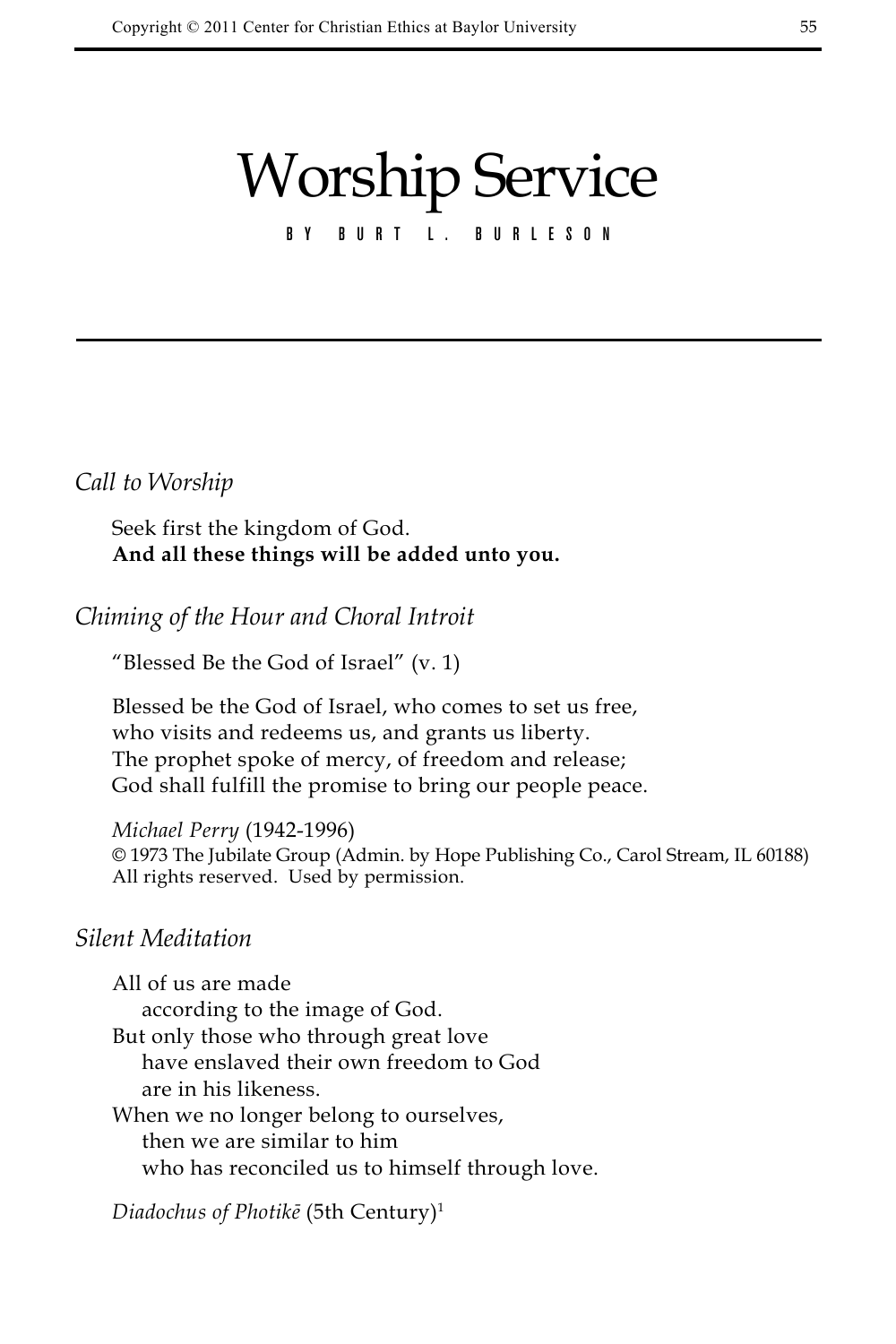#### *Invocation*

O God, source of all, savior of all, and sustainer of all, we lift our hearts to you now in worship and pray that we might be present as you are present now.

Receive our adoration, our confessions, our petitions, and our longings as we offer them in surrender and in hope to you.

In the name of the Father, the Son, and the Holy Spirit we pray and worship. Amen.

## *Hymn of Praise*

"Immortal, Invisible, God Only Wise"

Immortal, invisible, God only wise, in light inaccessible hid from our eyes, most blessed, most glorious, the Ancient of Days, almighty, victorious, thy great name we praise.

Unresting, unhasting, and silent as light, nor wanting, nor wasting, thou rulest in might; thy justice like mountains high soaring above thy clouds, which are fountains of goodness and love.

To all, life thou givest, to both great and small; in all life thou livest, the true life of all; we blossom and flourish as leaves on the tree, and wither and perish but naught changeth thee.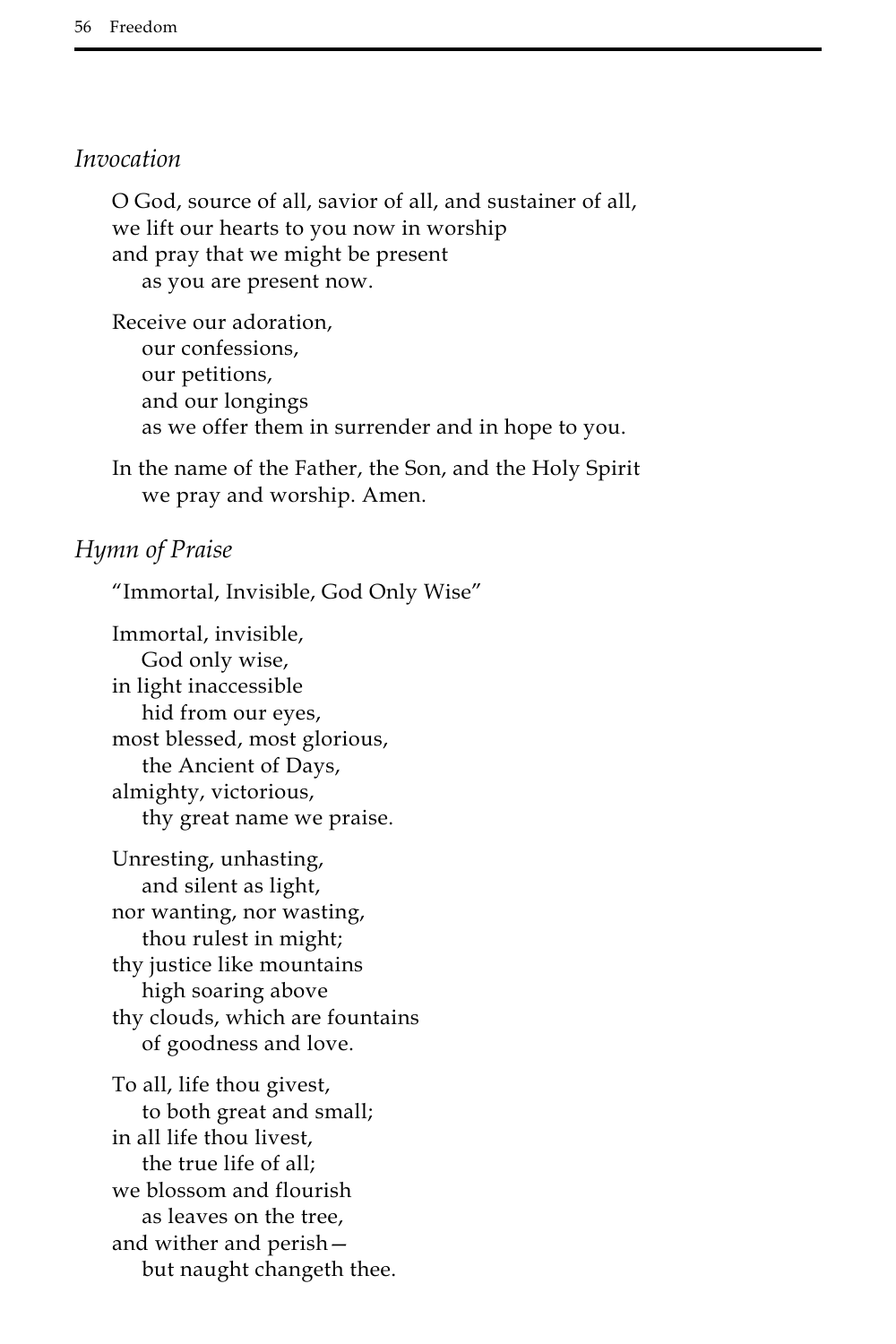Great Father of glory, pure Father of light, thine angels adore thee, all veiling their sight; all praise we would render, O help us to see 'tis only the splendor of light hideth thee.

*Walker Chalmers Smith* (1824-1908), alt. *Tune:* ST. DENIO

#### *Old Testament Reading:* Exodus 3:7-10

Then the Lord said, "I have observed the misery of my people who are in Egypt; I have heard their cry on account of their taskmasters. Indeed, I know their sufferings, and I have come down to deliver them from the Egyptians, and to bring them up out of that land to a good and broad land, a land flowing with milk and honey, to the country of the Canaanites, the Hittites, the Amorites, the Perizzites, the Hivites, and the Jebusites. The cry of the Israelites has now come to me; I have also seen how the Egyptians oppress them. So come, I will send you to Pharaoh to bring my people, the Israelites, out of Egypt."

#### *Epistle Reading:* Galatians 5:1, 13-15

For freedom Christ has set us free. Stand firm, therefore, and do not submit again to a yoke of slavery….

For you were called to freedom, brothers and sisters; only do not use your freedom as an opportunity for self-indulgence, but through love become slaves to one another. For the whole law is summed up in a single commandment, "You shall love your neighbor as yourself." If, however, you bite and devour one another, take care that you are not consumed by one another.

# *Gospel Reading:* John 8:31-36

Then Jesus said to the Jews who had believed in him, "If you continue in my word, you are truly my disciples; and you will know the truth, and the truth will make you free." They answered him, "We are descendants of Abraham and have never been slaves to anyone. What do you mean by saying, 'You will be made free'?" Jesus answered them, "Very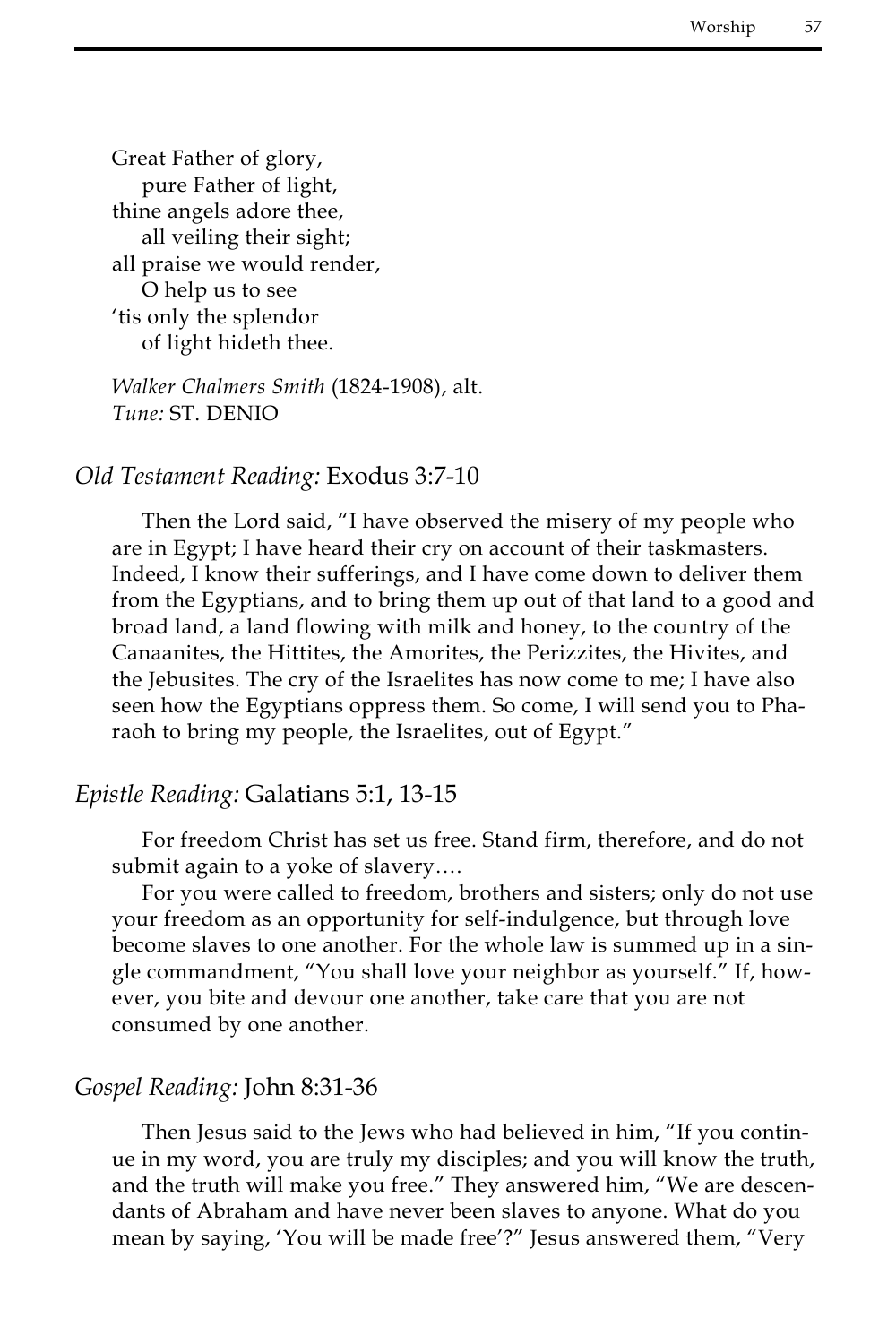truly, I tell you, everyone who commits sin is a slave to sin. The slave does not have a permanent place in the household; the son has a place there forever. So if the Son makes you free, you will be free indeed."

The Word of the Lord for God's People. **Thanks be to God.**

# *Hymn of Response*

"Make Me a Captive, Lord" (vv. 1a, 2, and 4)

Make me a captive, Lord, and then I shall be free; force me to render up my sword, and I shall conqueror be.

My heart is weak and poor until it master find; it has no spring of action sure, it varies with the wind.

It cannot freely move till you have forged its chain; enslave it with your matchless love, and deathless it shall reign.

My will is not my own till you have made it yours; if it would reach a monarch's throne, it must its crown abjure.

It only stands unbent amid the clashing strife, when on your bosom it has leant, and found in you its life.

*George Matheson* (1842-1906), alt. *Suggested Tunes:* ST. MICHAEL or TRENTHAM

# *Offering*

# *Hymn of Preparation*

"A Hymn for Freedom"

Lord, hear our prayer for all enslaved, captives of power's errant way. Let cries for justice all be heard and sleeping consciences be stirred.

Lord, hear our prayer for fearful minds, captives of thin and dark confines. Let deaf ears hear and blind eyes see, that truth confront and set them free.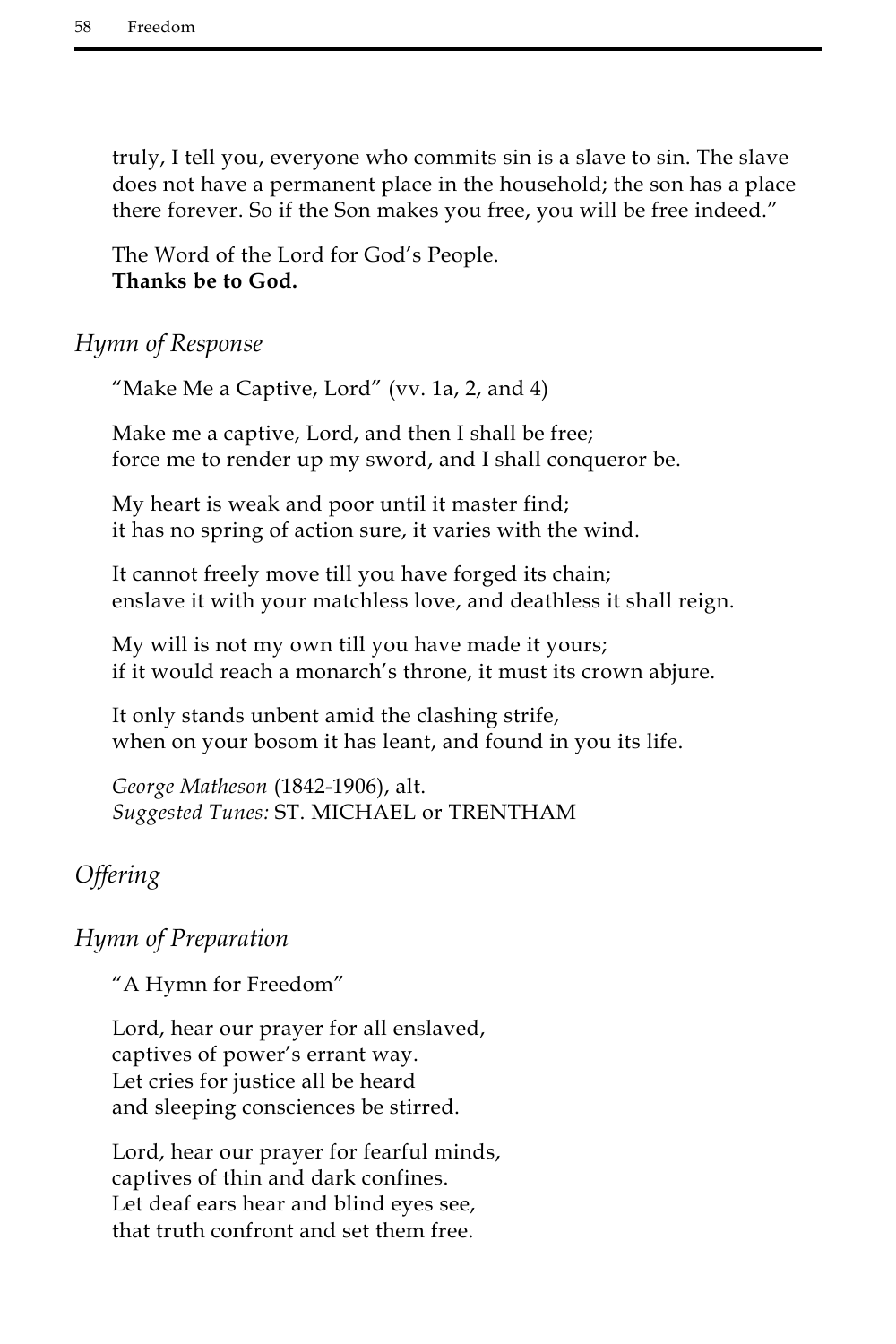Lord, hear our prayer that we are freed from life's oppressive lusts and greed. Let every need that selves conceive meet deeper loves as we believe.

Lord, hear our prayer and haste the day when bonds of sin will not hold sway. Let passioned goodness be our will and freedom's longings all fulfill.

*Burt L. Burleson* (2011) *Tune:* DISTRESS (See pp. 53-54 of this volume.)

#### *Sermon*

#### *Meditation in Preparation for Communion*

In the Passover Seder, the ritual meal in which Jews celebrate their freedom from Egyptian slavery, contemporary Jews are reminded that God "freed us from the yoke of Egyptian slavery so that we might be slaves to him."

 Why are the Hebrews freed from slavery—because God is in favor of liberation? No. In Scripture the slavery of sin is false worship, submission to false gods. The Hebrews are freed from slavery to the Pharaoh so that they might find their true freedom in service to Yahweh as a holy people, a nation where everyone gets to be a priest.

At the heart of the Christian life is a holy paradox: the more securely we are tethered to Christ, the more obedient we are to his way rather than the world's ways, the more free we become. Or as Jesus put it, "If the Son makes you free, you will be free indeed."

*William H. Willimon*<sup>2</sup>

#### *Communion*

Let this cup and this bread remind us

of the cruciform nature of our freedom in Christ.

Let this table fellowship teach us

how to give our talents, time, and resources

in service to one another, just as he gave his life for us.